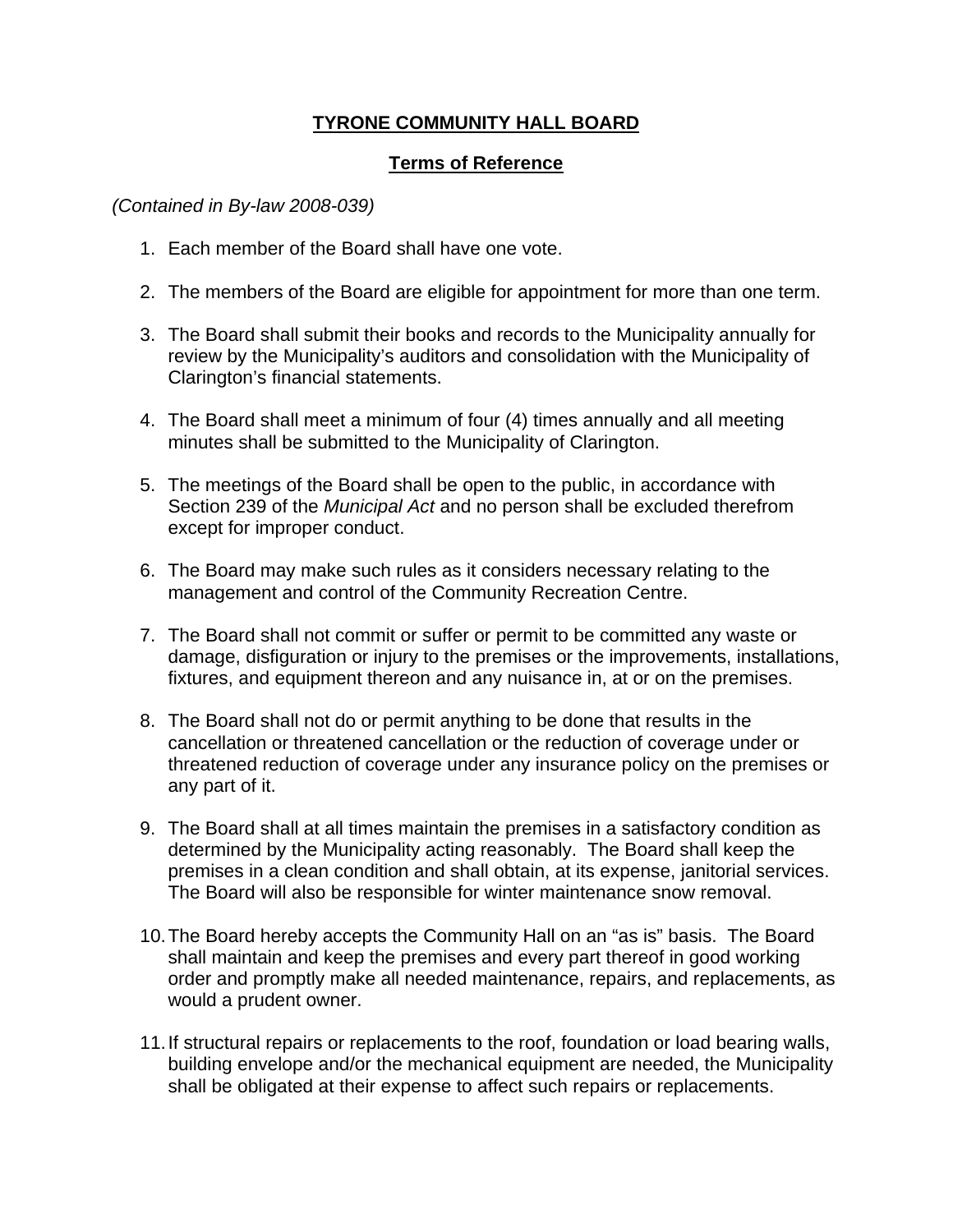- 12.If the Board desires to make any alterations or additions to the premises, including but not limited to erecting partitions, attaching equipment and installing necessary furnishings or additional equipment of the Board's business, the Board may do so at its own expense, at any time provided before undertaking any alteration or addition, the Board submits to the Municipality a plan showing the proposed alterations or additions and the Board shall not proceed to make any alteration or addition unless the Municipality has approved the Plan. The Municipality shall not unreasonably or arbitrarily withhold approval.
- 13.The Board shall be responsible for and pay the cost of any alterations, additions or installations, or improvements.
- 14.No sign, advertisement or notice shall be inscribed, painted, or affixed by the Board or any other person on the Board's behalf or any part inside or outside unless approved by the municipality.
- 15.All alterations and additions made by or on behalf of the Board shall immediately become property of the Municipality without compensation to the Board.
- 16.The Board agrees to observe and comply with all applicable governmental laws and regulations including fire, police, health, etc. The Municipality will ensure that the building meets all appropriate codes and regulations.
- 17.The Board will be responsible for the cost of all utilities for the building.
- 18.The Board shall promptly notify the Municipality of any accident, defect, damage or deficiency in or on any part of the premises which comes to the attention of the Board.
- 19.The Municipality will provide the Board with full access to all available areas of the building.
- 20.The Municipality covenants with the Board for quiet enjoyment.
- 21.The Board cannot sell, lease or otherwise dispose of the Community Hall, all or part of real or personal property related to the centre.
- 22.The Board agrees to use the revenue it generates from the provision of the municipal service to fund the operation and maintenance of the operation.
- 23.If the Board determines that it no longer requires an asset for the purpose of providing a municipal community centre, the Board will release its interest in the asset to the Municipality.